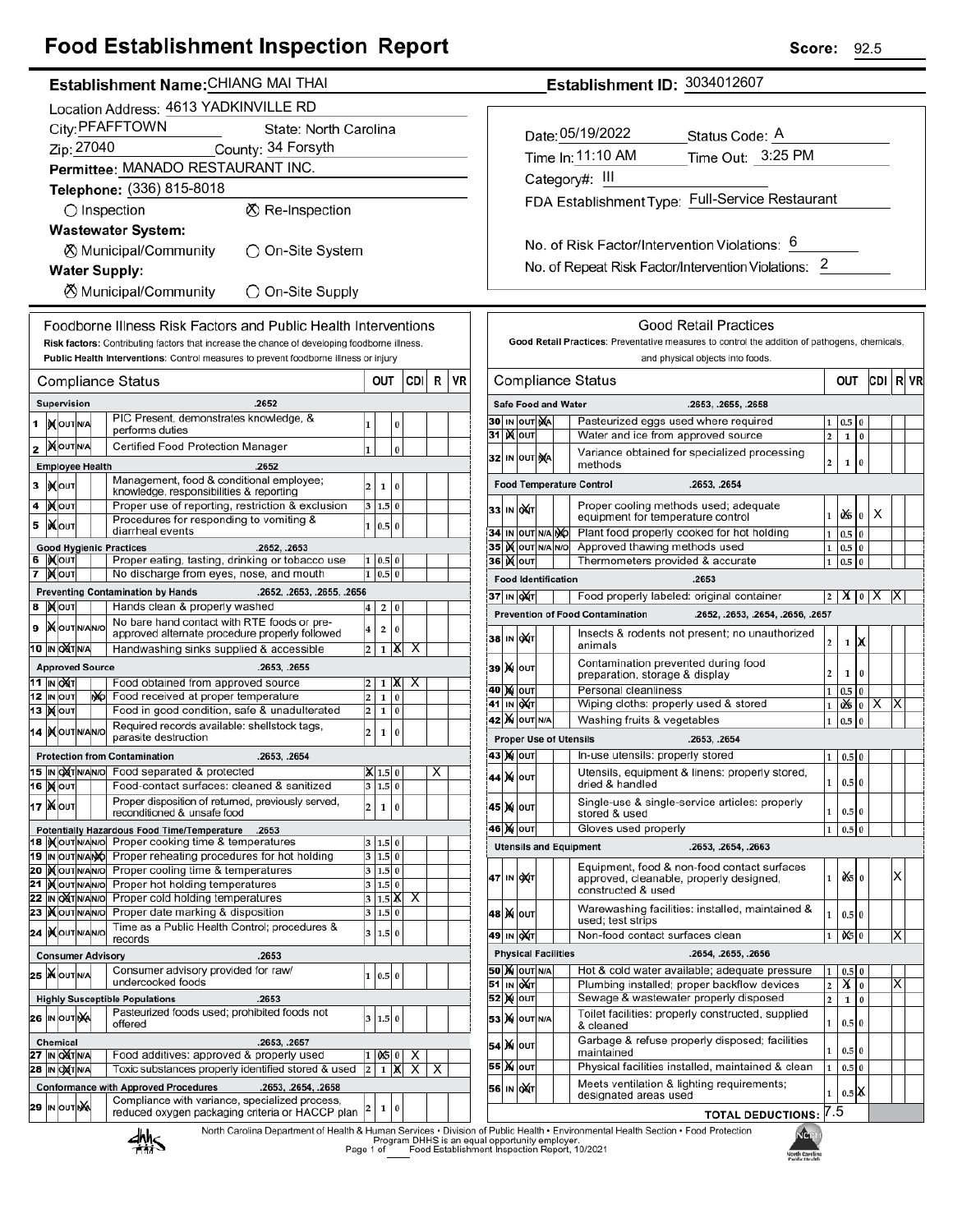# Comment Addendum to Food Establishment Inspection Report

# Establishment Name: CHIANG MAI THAI

| Location Address: 4613 YADKINVILLE RD                     |                                         |  |  |  |  |  |  |  |  |
|-----------------------------------------------------------|-----------------------------------------|--|--|--|--|--|--|--|--|
| City: PFAFFTOWN                                           | State:NC                                |  |  |  |  |  |  |  |  |
| County: 34 Forsyth                                        | Zip: 27040                              |  |  |  |  |  |  |  |  |
| Wastewater System: X Municipal/Community   On-Site System |                                         |  |  |  |  |  |  |  |  |
| Water Supply:                                             | X  Municipal/Community   On-Site System |  |  |  |  |  |  |  |  |
| Permittee: MANADO RESTAURANT INC.                         |                                         |  |  |  |  |  |  |  |  |
|                                                           |                                         |  |  |  |  |  |  |  |  |

Establishment ID: 3034012607

| Inspection <b>X</b> Re-Inspection Date: 05/19/2022       |                |  |  |
|----------------------------------------------------------|----------------|--|--|
| Comment Addendum Attached? X                             | Status Code: A |  |  |
| Water sample taken? $\Box$ Yes $\Box$ No Category #: III |                |  |  |
| Email 1:fw2929@yahoo.com                                 |                |  |  |

| £. |  |
|----|--|
|    |  |

Email 3:

| Telephone: (336) 815-8018 |  |  |
|---------------------------|--|--|
|                           |  |  |

## **Temperature Observations**

| Effective January 1, 2019 Cold Holding is now 41 degrees or less |                               |           |                                  |                           |                 |          |      |  |  |
|------------------------------------------------------------------|-------------------------------|-----------|----------------------------------|---------------------------|-----------------|----------|------|--|--|
| Item<br>Eko Wicahyo                                              | Location<br>ServSafe 10/19/26 | Temp<br>0 | Item<br>bbq eel                  | Location<br>sushi display | Temp Item<br>43 | Location | Temp |  |  |
| chicken                                                          | hot hold on flat top          | 182       | shrimp                           | sushi display             | 42              |          |      |  |  |
| raw beef                                                         | make unit                     | 36        | crab stick                       | sushi display             | 39              |          |      |  |  |
| raw chicken                                                      | make unit                     | 37        | escolar                          | sushi display             | 41              |          |      |  |  |
| raw shrimp                                                       | make unit                     | 34        | salmon                           | sushi make unit           | 29              |          |      |  |  |
| fried chicken                                                    | make unit (inside)            | 37        | cooked asparagus sushi make unit |                           | 34              |          |      |  |  |
| wedged tomatoes                                                  | make unit                     | 39        | Quat ppm                         | 3-comp sink               | 200             |          |      |  |  |
| pre-cooked chicken make unit                                     |                               | 39        | chlorine ppm                     | dishwasher sanitizer      | 50              |          |      |  |  |
| bean sprouts                                                     | make unit                     | 40        | hot water                        | 3-comp sink               | 136             |          |      |  |  |
| Rice noodles<br>@11.52                                           | over wok                      | 116       | white rice                       | rice warmer               | 170             |          |      |  |  |
| Rice noodles<br>@12.46                                           | Walk in freezer               | 93        | brown rice                       | rice warmer               | 176             |          |      |  |  |
| beef steak                                                       | 3-dr reach in                 | 37        |                                  |                           |                 |          |      |  |  |
| chicken                                                          | 3-dr reach in                 | 38        |                                  |                           |                 |          |      |  |  |
| noodles x 2                                                      | 3-dr reach in                 | 37        |                                  |                           |                 |          |      |  |  |
| minced garlic in oil make unit                                   |                               | 53        |                                  |                           |                 |          |      |  |  |
| shredded lettuce                                                 | walk in cooler                | 41        |                                  |                           |                 |          |      |  |  |
| raw chicken                                                      | walk in cooler                | 41        |                                  |                           |                 |          |      |  |  |
| chicken wing                                                     | final cook                    | 184       |                                  |                           |                 |          |      |  |  |
| shrimp                                                           | final cook                    | 179       |                                  |                           |                 |          |      |  |  |
| steak                                                            | final cook                    | 162       |                                  |                           |                 |          |      |  |  |
|                                                                  |                               |           |                                  |                           |                 |          |      |  |  |

| Person in Charge (Print & Sign): Adi                                                                   | First          | Baskara                                    | Last                                                                                    |                                                             |  |
|--------------------------------------------------------------------------------------------------------|----------------|--------------------------------------------|-----------------------------------------------------------------------------------------|-------------------------------------------------------------|--|
| Regulatory Authority (Print & Sign): Leslie                                                            | First          | Easter                                     | Last                                                                                    | KHUT Est ret                                                |  |
| REHS ID: 1908 - Easter, Leslie                                                                         |                |                                            |                                                                                         | Verification Required Date:                                 |  |
| REHS Contact Phone Number: (336) 703-3138<br>North Carolina Department of Health & Human Services<br>煞 | Page 1 of ____ | $\bullet\,$ Division of Public Health $\,$ | DHHS is an equal opportunity employer.<br>Food Establishment Inspection Report, 10/2021 | • Food Protection Program<br>• Environmental Health Section |  |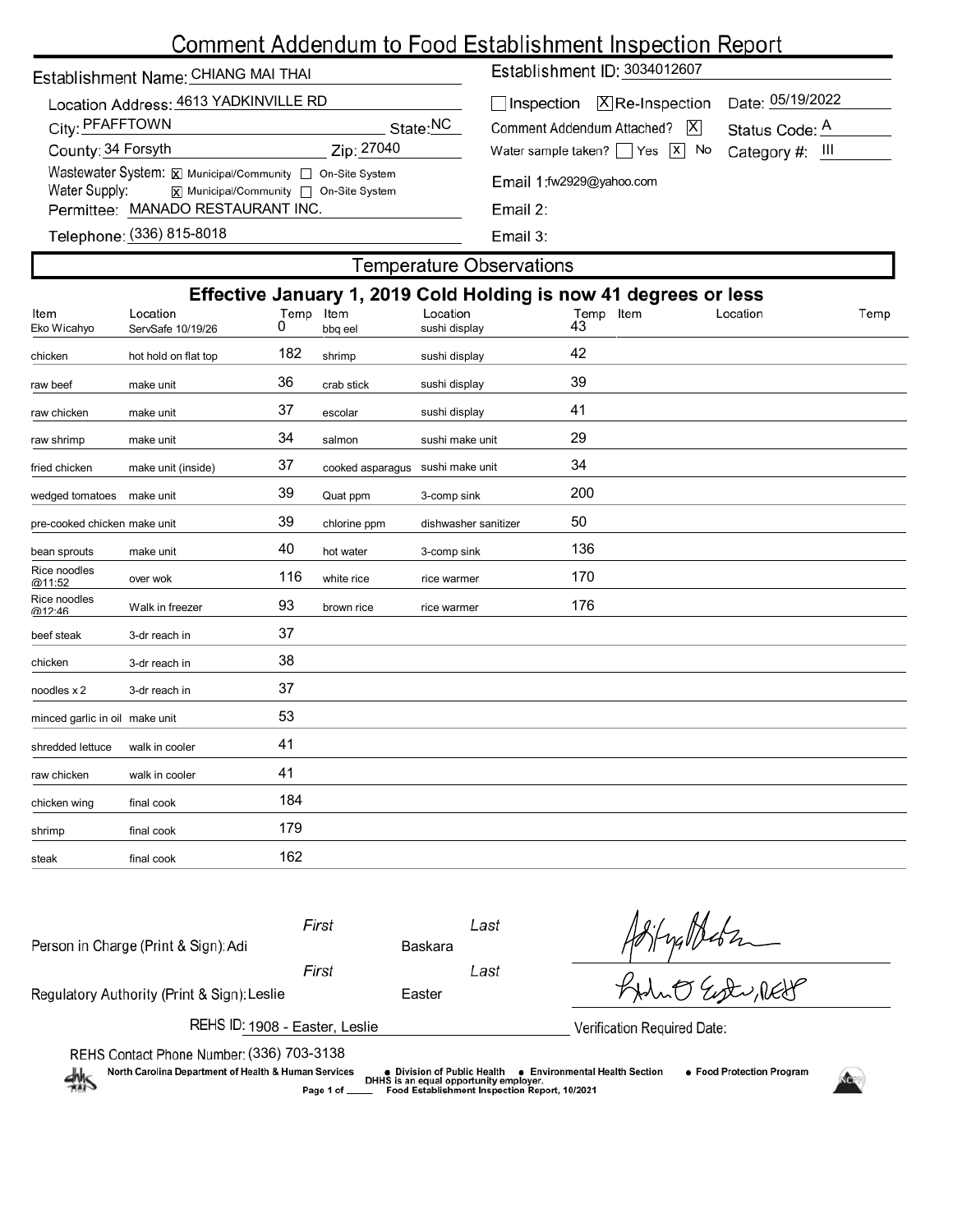### **Establishment Name:** CHIANG MAI THAI **Establishment ID:** 3034012607

**Date:** 05/19/2022 **Time In:** 11:10 AM **Time Out:** 3:25 PM

## **Observations and Corrective Actions**

Violations cited in this report must be corrected within the time frames below, or as stated in sections 8-405.11 of the food code.

- 10 5-205.11 Using a Handwashing Sink Operation and Maintenance (Pf). There was a large trash can placed in front a hand wash sink in the prep area. Hand wash sinks shall be accessible at all times. CDI - trash can relocated to proper area.
- 11 3-201.11 Compliance with Food Law (P) (Pf). Chili sauce w/soybean oil in 3 small jars without labels and jars are not sealed. PIC claims they receive it from distributor in this manner. Packaged food shall be labeled as specified in Law. CDI - jars placed in separate area for return to distributor.
- 15 3-302.11 Packaged and Unpackaged Food Separation, Packaging, and Segregation (P). Repeat. Raw eggs stored over produce in walk in cooler. Raw chicken wings stored behind pre-cooked items in make unit top. Food shall be protected from cross contamination by separation during storage, preparation, holding, and display. CDI - foods rearranged to proper stacking order.
- 22 3-501.16 (A) (2) and (B) Time / Temperature Control for Safety Food, Hot and Cold Holding (P). Repeat. Garlic & oil mixture made in house was above 41F. TCS foods held cold shall be held at 41F or below. Store garlic inside make unit or where it will receive direct cool air. CDI - garlic/oil discarded.
- 27 3-202.12 Additives (P). Red food coloring in unlabeled package, outside of original packaging. Keep additives/food colorings in original container with labels affixed to verify approved ingredients. CDI - food coloring discarded.
- 28 7-102.11 Common Name Working Containers (Pf). Repeat. Spray bottle of bleach not labeled. Once removed from the original container, chemicals must be labeled with the common name. CDI - bottle labeled. Much improvement in chemical storage and labeling issues.
- 33 3-501.15 Cooling Methods (Pf). Rice noodles cooked this morning were stored over wok area and then placed in deep metal container, covered, and placed in walk in cooler. This method did not allow the noodles to meet cooling parameters until REHS intervened. Quickly cool foods. Use methods such as open/vented shallow pans, large ice baths and active stirring. Cold air must flow around product to remove the heat. CDI - noodles placed on open, flat plate to cool quickly.
- 37 3-302.12 Food Storage Containers Identified with Common Name of Food (C). Repeat. MSG on working cart not labeled. Label all working containers of food (oils, spices, salts) except food that is easy to identify such as dry pasta. CDI - MSG labeled. 3- 601.12 Honestly Presented (C). In sushi area, escolar was labeled "white tuna" on storage plate as well as on the menu visible to customers. Food shall be offered for human consumption in a way that does not mislead or misinform the consumer. CDI - fish relabeled accurately and menu board changed to reflect "escolar".
- 38 6-202.15 Outer Openings, Protected (C). Back exterior door does not self-latch, which could allow insects/rodents in. Protect outer openings of establishment from insect or rodent entry by solid, self-closing, tight fitting doors.
- 41 3-304.14 Wiping Cloths, Use Limitations (C). Repeat. Wet wiping cloths on counter at beginning of inspection. One bucket of wiping cloths near fryers did not register any chlorine. Hold in-use wiping cloths in sanitizer between uses. CDI - cloths placed in wiping cloth bucket and sanitizer was increased in specific bucket.
- 47 4-202.11 Food-Contact Surfaces Cleanability (Pf). Repeat. Lids on corn starch and peanuts were cracked. Food contact surfaces shall be smooth, free of breaks, cracks, chips, pits, etc. CDI - lids discarded and foods covered with plastic wrap & foil. 4-205.10 Food Equipment, Certification and Classification (C). Repeat. Food processor used for garlic is labeled "household use only". Power drill (tool) in establishment is used for mixing sauces. Other than the exceptions allowed, food equipment must meet sanitation classification.
- 49 4-601.11 (B) and (C) Equipment, Food-Contact Surfaces, Nonfood Contact Surfaces, and Utensils (C). Repeat. Area under make unit tops needs further cleaning - remove ink pens, single service articles, etc. Ice machine lid where it meets the machine needs further cleaning. Nonfood contact surfaces of equipment shall be kept free of an accumulation of dust, dirt, food residue, and other debris. Half deduction due to much progress in this area.
- 51 5-205.15 (B) Maintained in Good Repair. Repeat. Connection pipe to chemical distribution at 3-comp sink has substantial leak when chemical tower is engaged. Plumbing shall be maintained in good repair. Several items repaired and corrected since last inspection. 5-202.14 Backflow Prevention Device, Design Standard (P). Outdoor can wash hose had spray nozzle connected, but only an atmospheric backflow prevention device installed. Either keep spray nozzle disconnected from hose or install a backflow prevention device rated for continuous pressure. CDI - spray nozzle disconnected.
- 56 6-202.11 Light Bulbs, Protective Shielding (C). Light in sushi prep area (under display) is not shielded. Light bulbs shall be